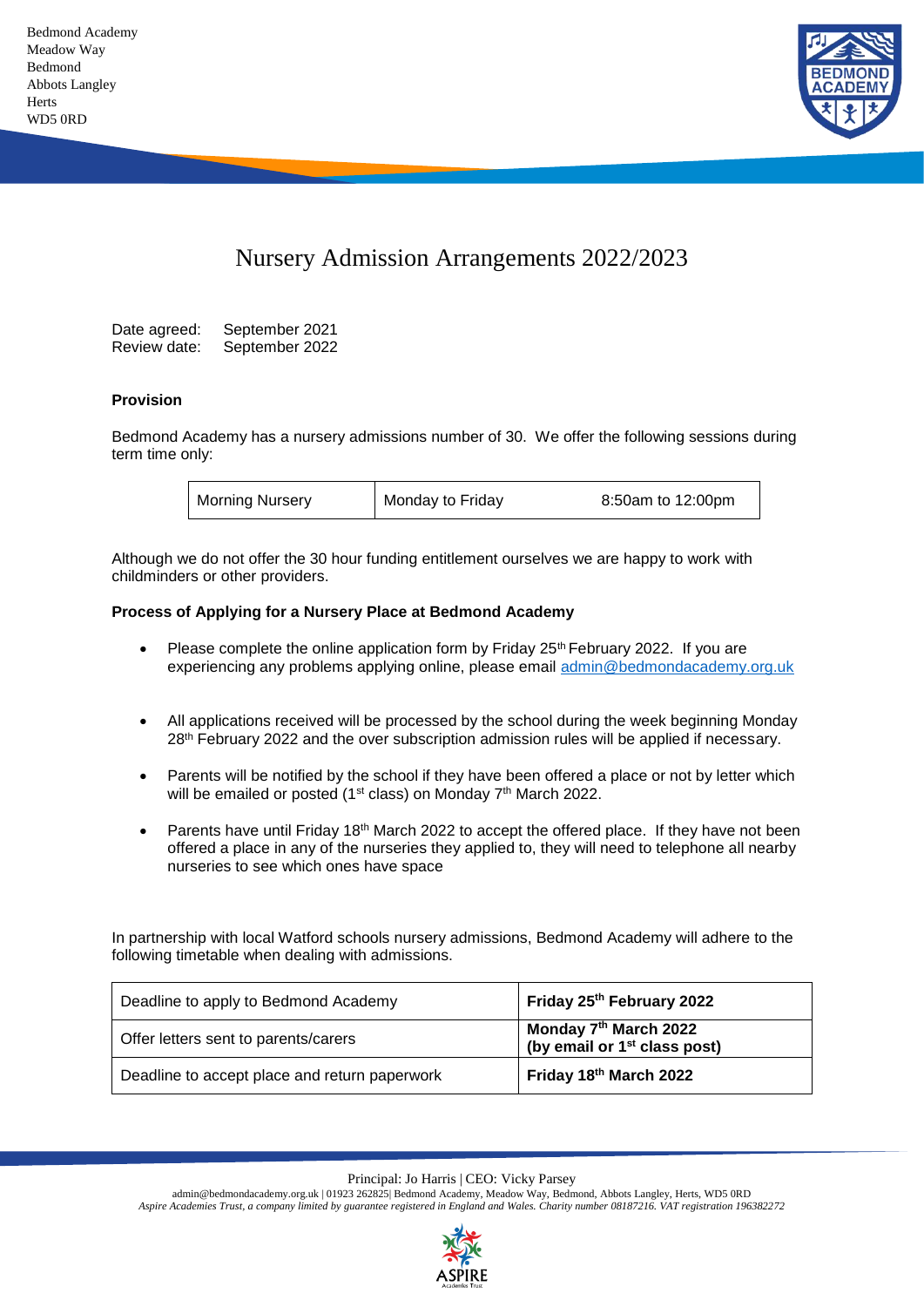

Section 324 of the Education Act 1996 requires the governing bodies of all maintained schools to admit a child with an EHCP (Education, Health and Care Plan) that names the school.

If there are fewer applications than places available at a school all applicants will be admitted. If there are more applications than places available, the criteria outlined below will be used to prioritise applications.

## **Oversubscription Criteria**

- **Rule 1 Children looked after** and children who were previously looked after, including those who appear (to the admission authority) to have been in state care outside of England, and ceased to be in state care as a result of being adopted or became subject to a child arrangements order<sup>1</sup> or a special guardianship order<sup>2</sup>.
- **Rule 2 Medical or Social**: Children for whom it can be demonstrated that they have a particular medical or social need to go to the school.
- **Rule 3 Sibling:** Children who have a sibling on the roll of the school. *This applies to reception through to Year 5, or if the sibling is in the school's final year as long as they will be in attendance at the time of admission.*

### **Rule 4 Children of Staff**:

Children of staff can only be admitted in the following circumstances: • if the member of staff has been employed at the school for two or more years at the time at which the application for admission to the school is made, and/or • if the member of staff is recruited to fill a vacant post for which there is a demonstrable skill shortage.

For the purposes of satisfying these criteria, a member of staff is defined as a permanent member of the teaching staff, or a permanent member of the non-teaching staff. This definition does not include contract staff. This definition does not include peripatetic staff employed by Hertfordshire County Council.

The member of staff must be employed at the individual school. Children of staff employed by the MAT or at a "linked" or federated school cannot be prioritised under this rule. The child must be living permanently with the member of staff including step children and the children of partners living permanently in the same house.

- **Rule 5 Nearest School**: Children for whom it is the nearest school or academy. This includes all schools except those which allocate places on the basis of faith (membership or practice) before allocating on the basis of distance/location.
- **Rule 6 Distance**: Children who live nearest to the school. *Children not considered under Rule 5 will be considered under Rule 6.*

These rules are applied in the order they are printed above. If more children qualify under a particular rule than there are places available, the next rule will be used to further prioritise children

These rules are applied in the order they are printed above. If more children qualify under a particular rule than there are places available, the next rule will be used to further prioritise children

Principal: Jo Harris | CEO: Vicky Parsey

admin@bedmondacademy.org.uk | 01923 262825| Bedmond Academy, Meadow Way, Bedmond, Abbots Langley, Herts, WD5 0RD *Aspire Academies Trust, a company limited by guarantee registered in England and Wales. Charity number 08187216. VAT registration 196382272*

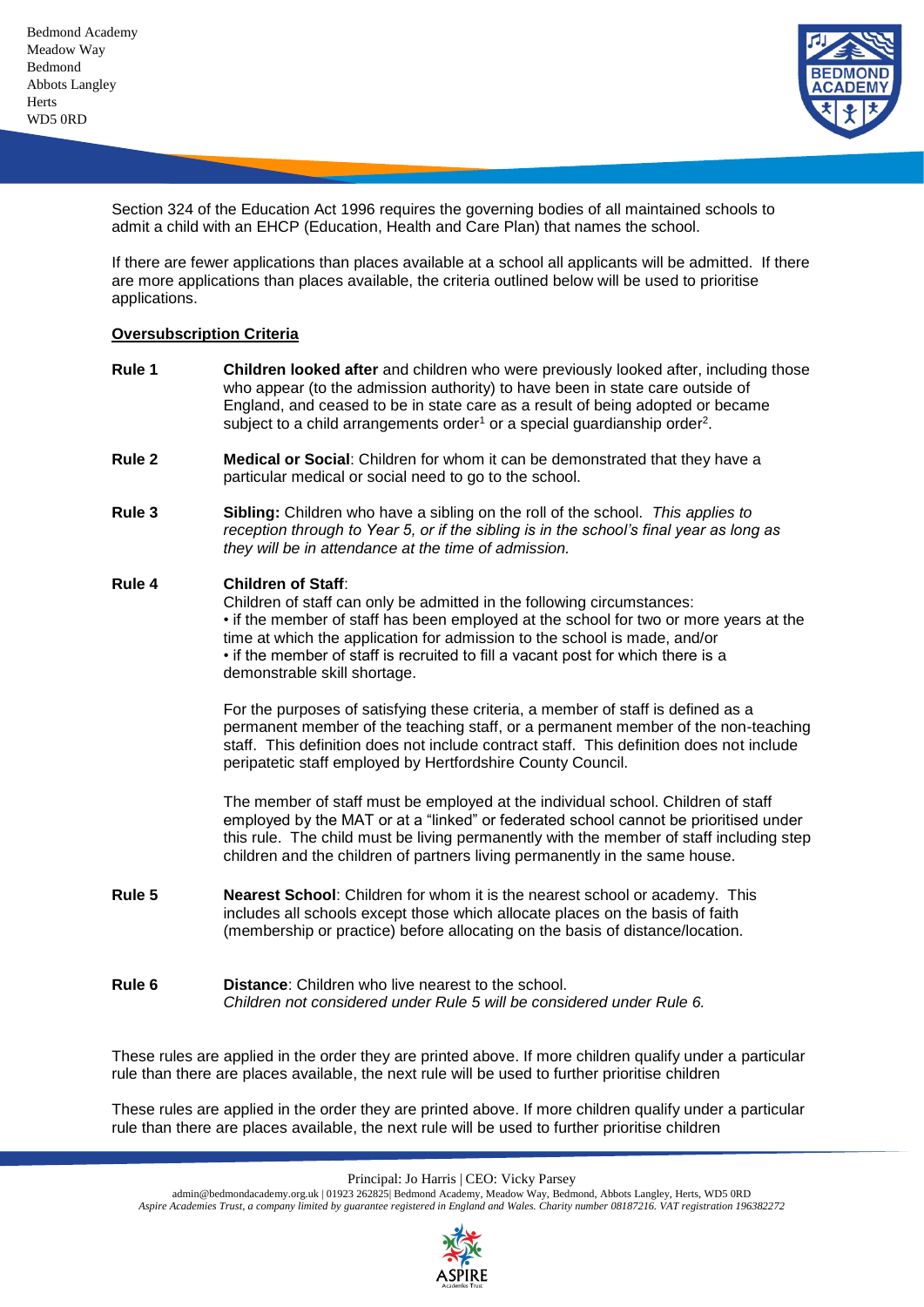

### **Tie Break**

When there is a need for a tie break where two different addresses are the same distance from a school, in the case of a block of flats for example, the lower door number will be deemed nearest as logically this will be on the ground floor and therefore closer.

#### **Continuing Interest**

After places have been offered, the school will maintain a continuing interest (waiting) list. A child's position on a CI list will be determined by the admission criteria outlined above and a child's place on the list can change as other children join or leave it.

The school will use the same definitions and measuring system as outlined in Hertfordshire County Council's admissions literature, which is available at www.hertfordshire.gov.uk/admissions.

#### **Fair Access**

The school will admit children under the Fair Process Protocol before those on continuing interest, and over the Published Admission Number (PAN) if required.

Principal: Jo Harris | CEO: Vicky Parsey

admin@bedmondacademy.org.uk | 01923 262825| Bedmond Academy, Meadow Way, Bedmond, Abbots Langley, Herts, WD5 0RD *Aspire Academies Trust, a company limited by guarantee registered in England and Wales. Charity number 08187216. VAT registration 196382272*